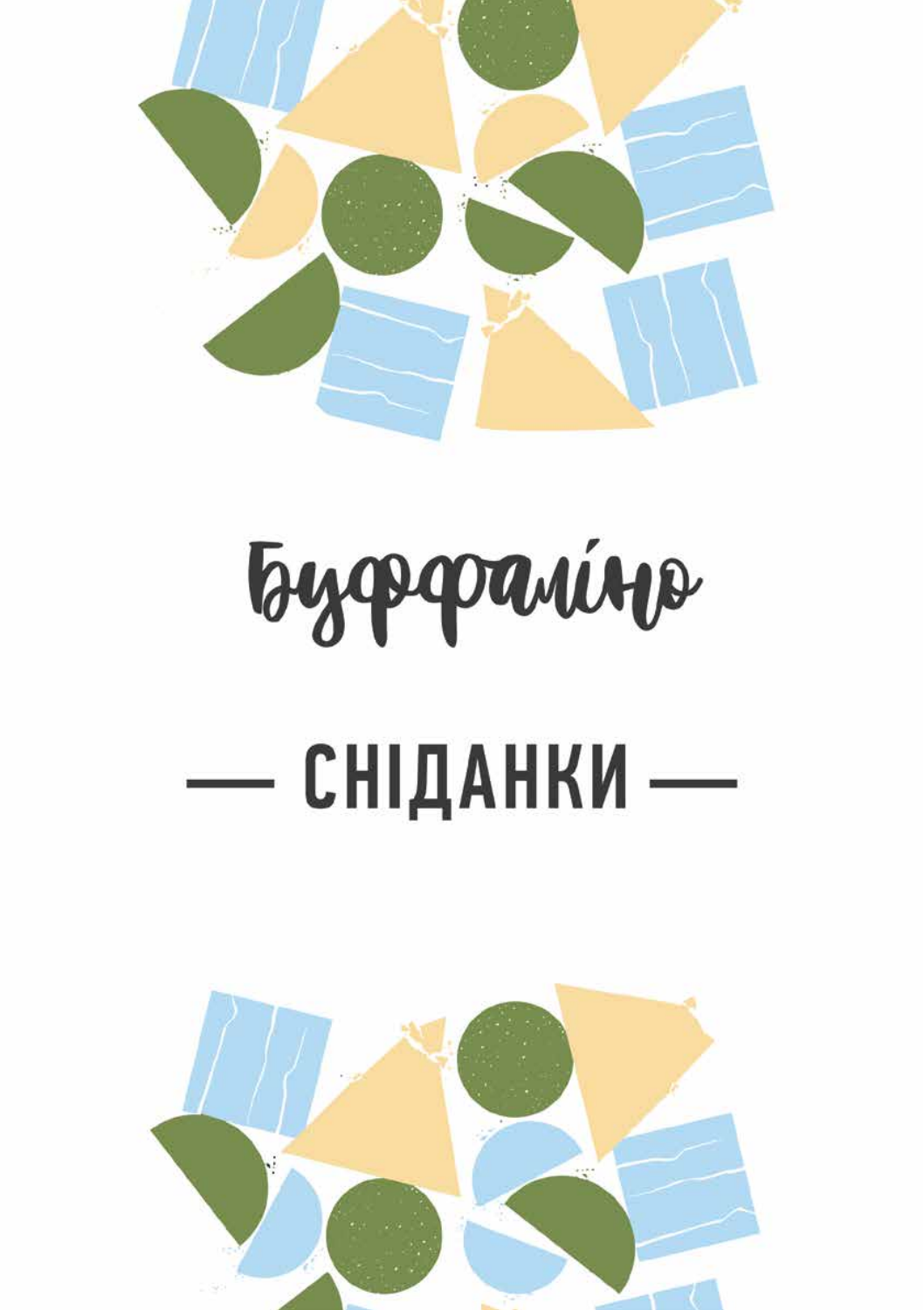

ДО СНІДАНКІВ ОБИРАЙТЕ НАПІЙ У ПОДАРУНОК ЗА СВОЇМ СМАКОМ: ЗЕЛЕНИЙ АБО ЧОРНИЙ ЧАЙ, АБО АРОМАТНУ КАВУ\*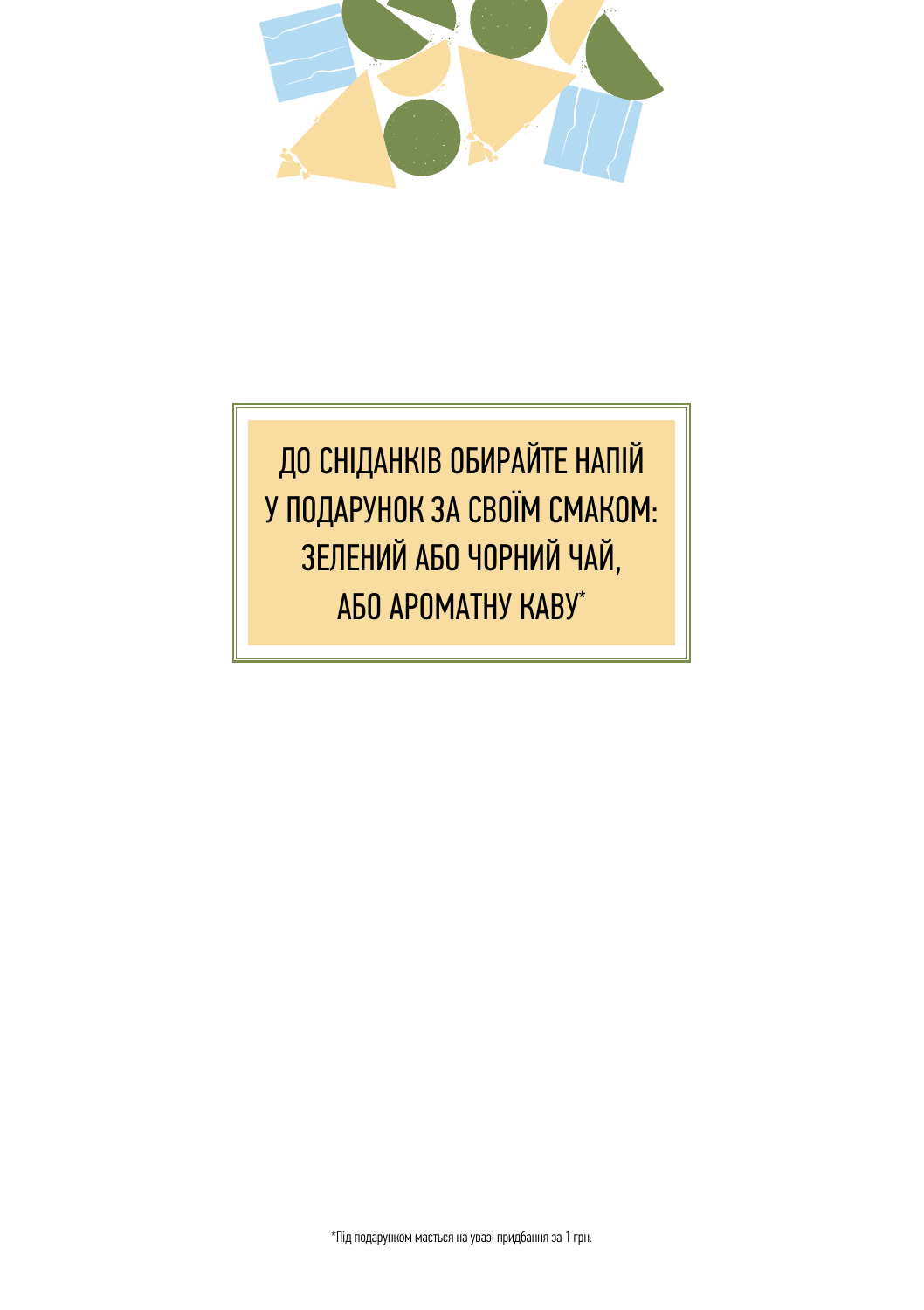

– 599 грн –

ВЕЛИКИЙ СНІДАНОК БУФФАЛІНО (НА ДВОХ): яйця Бенедикт з голандським соусом, прошуто, томати з соусом Песто,сири власного приготування: страчатела, рікота, качота двох видів, ніжний курячий паштет, малосолоний лосось, мариновані артишоки, оливки НАПОЇ НА ВИБІР: ігристе вино, грейпфрутовий або апельсиновий фреш, чай або ранкова кава.

Buffalino Big Breakfast (for two persons): Eggs Benedict with hollandaise sauce, prosciutto, tomatoes with pesto sauce, Cheese of own preparation: strachatela, ricotta, cacciota of two kinds, chicken pate, salted salmon, marinated artichokes, olives

Drinks to choose from: sparkling wine, grapefruit or orange fresh juice, tea or morning coffee • 770 g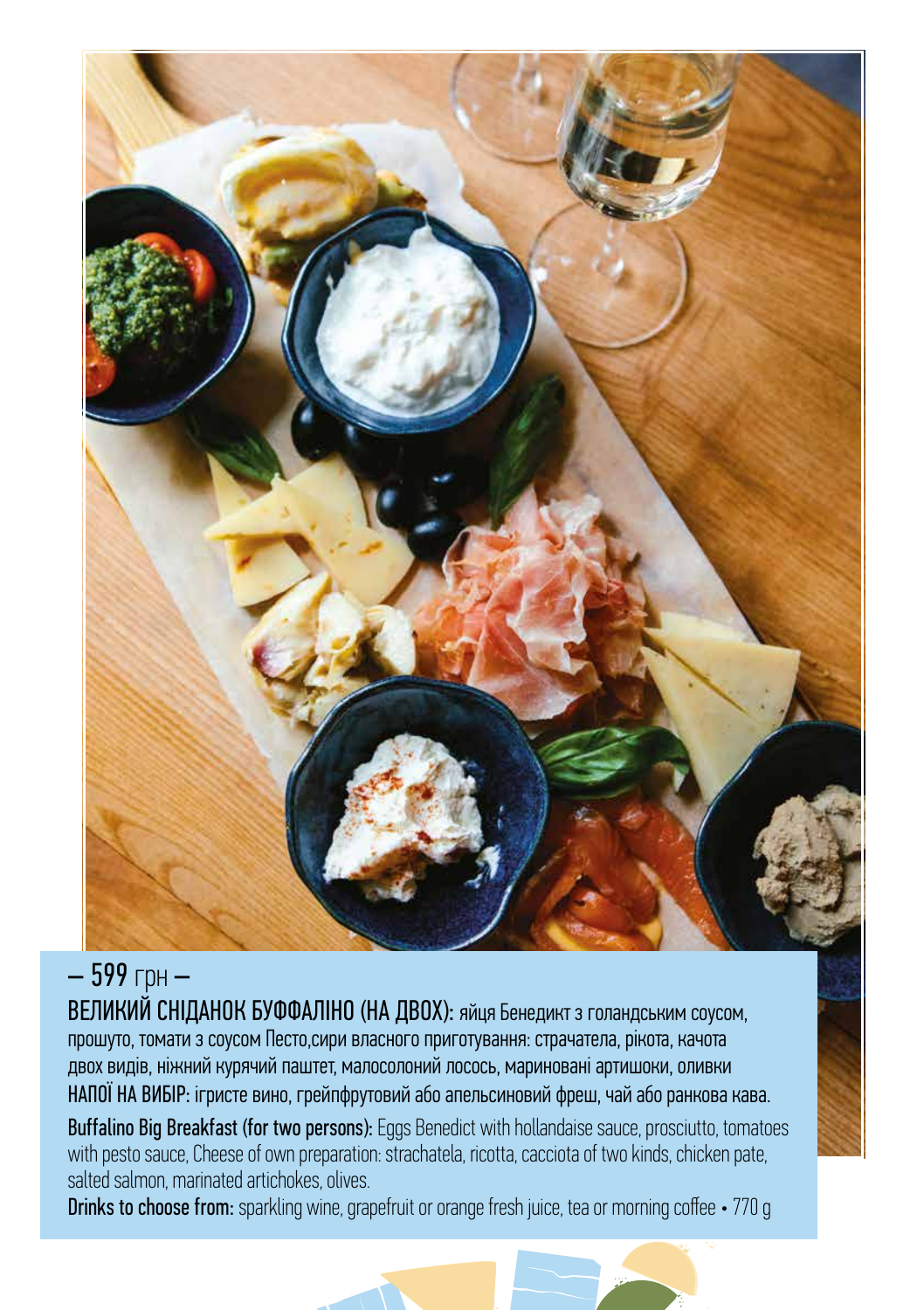

 $-154$  грн $-$ **AEWHA 3 CUPOM EPI, TOMATAMU TA REYEHOIO KAPTORITEIO**<br>Fried egg with brie cheese, tomatoes and baked potatoes • 400 g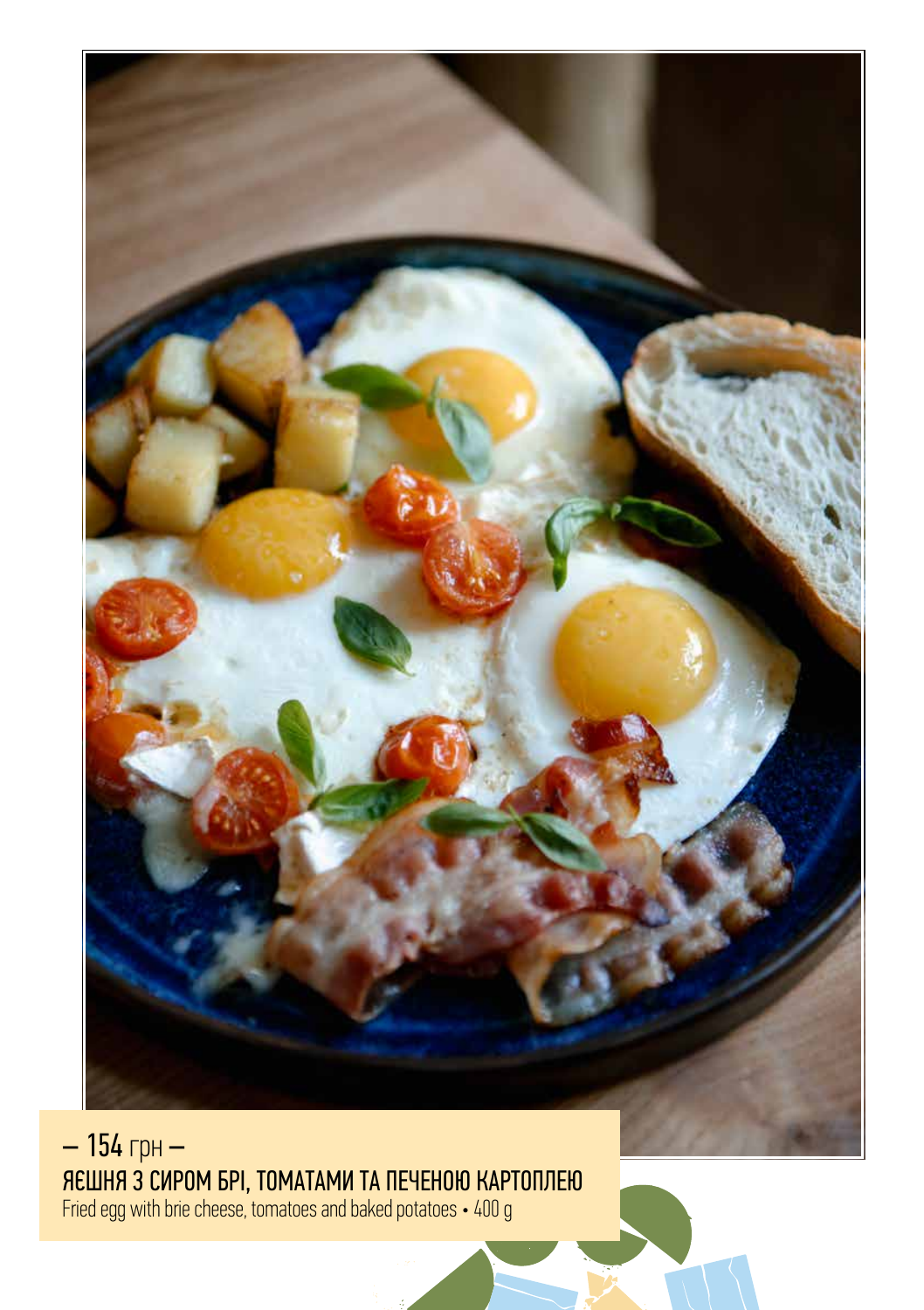$-110$  грн $-$ OMЛЕТ З БЕКОНОМ ТА ТОСТОМ ІЗ ТОМАТАМИ Omelette with bacon and toast with tomatoes • 330 g

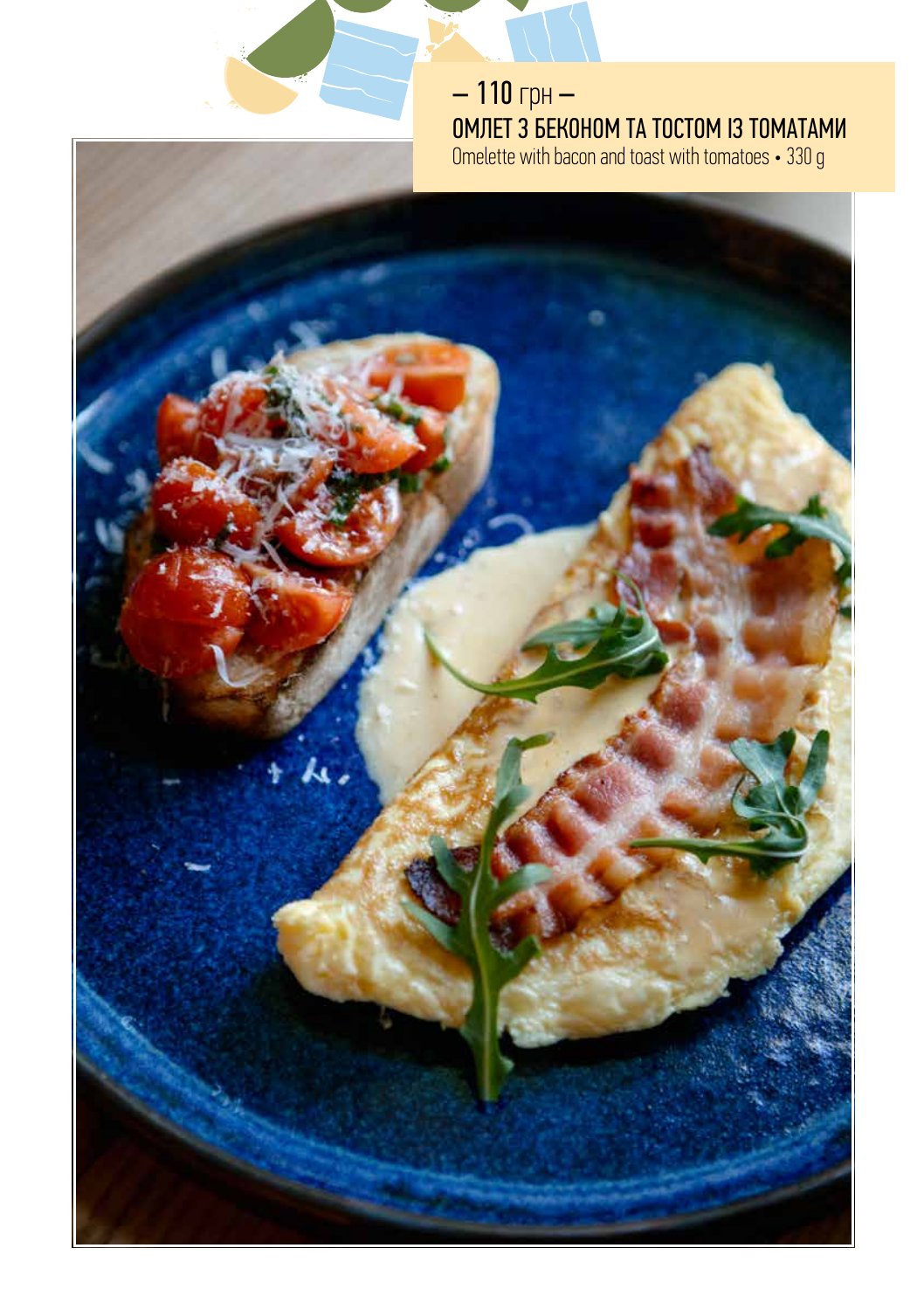

 $-138$  грн  $-$ <br>
НІЖНИЙ СКРЕМБЕЛ З КРЕВЕТКАМИ<br>
Scramble with shrimps  $\cdot$  350 g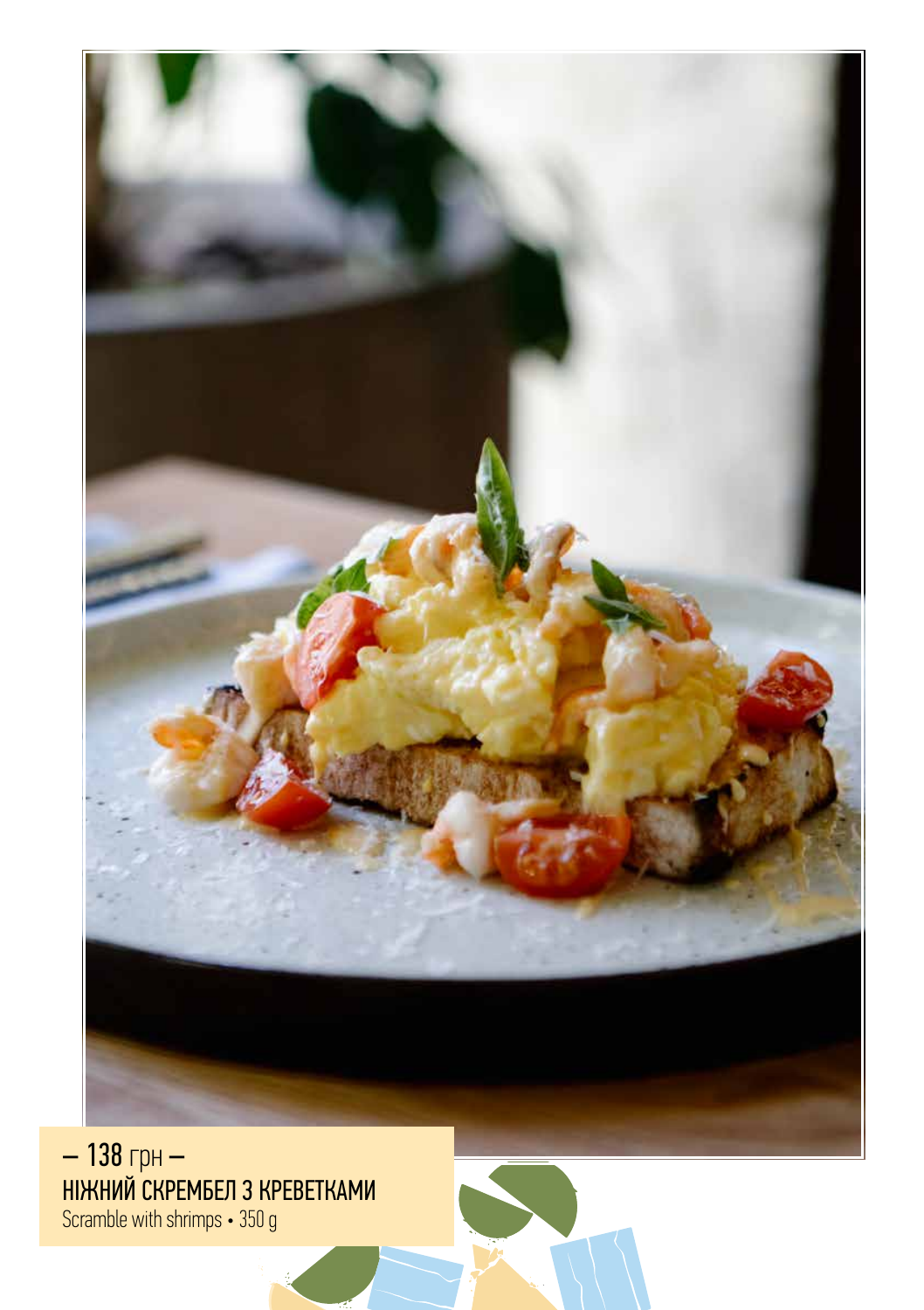# — 198 грн —<br>КАРТОПЛЯНИЙ ХАШБРАУН З ЯЙЦЕМ БЕНЕДИКТ ТА МАЛОСОЛОНИМ ЛОСОСЕМ

Potato hashbrown with Benedict egg and salted salmon • 430 g

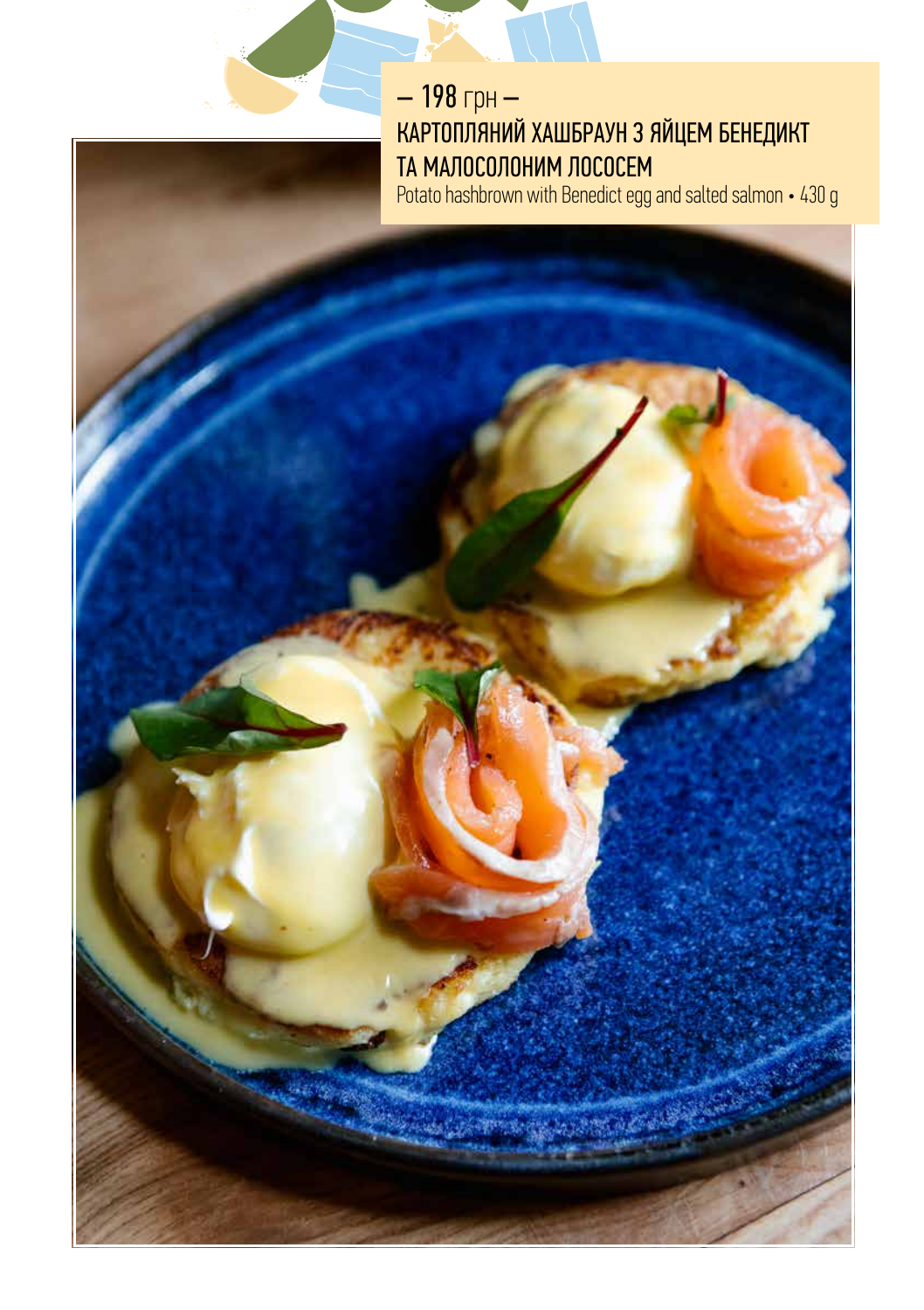

#### $-88$  грн $-$ ВІВСЯНА КАША З ЧИПСАМИ ХРУМКОГО БЕКОНУ, ПАРМЕЗАНОМ ТА ТРЮФЕЛЬНИМ АРОМАТОМ

Oatmeal with bacon chips, parmesan cheese and truffle flavor • 330 g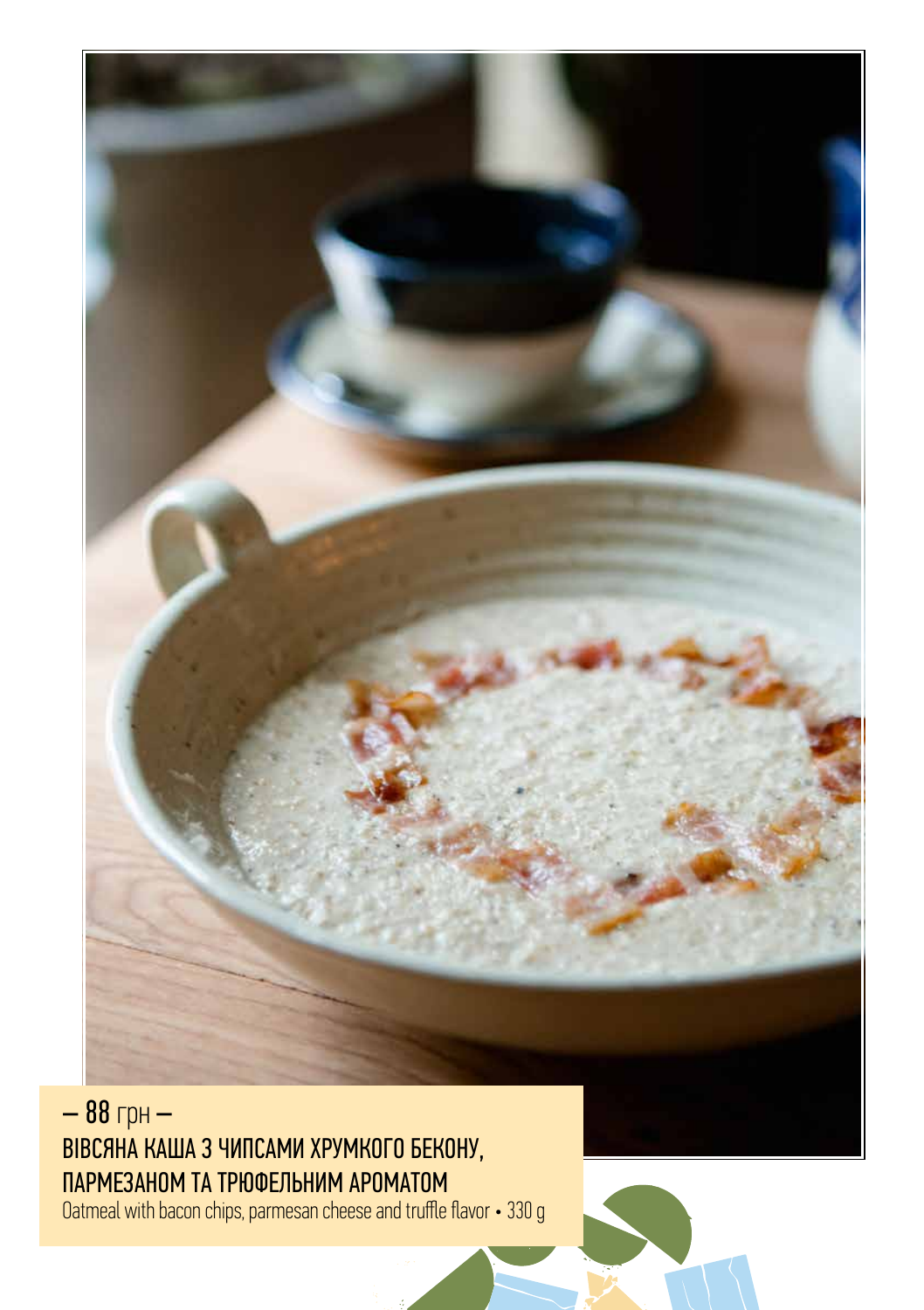$-135$  грн $-$ **TOCTИ 3 ABOKAДO TA ЯЙЦЯМИ ПАШОТ** Toast with avocado and poached eggs • 220 g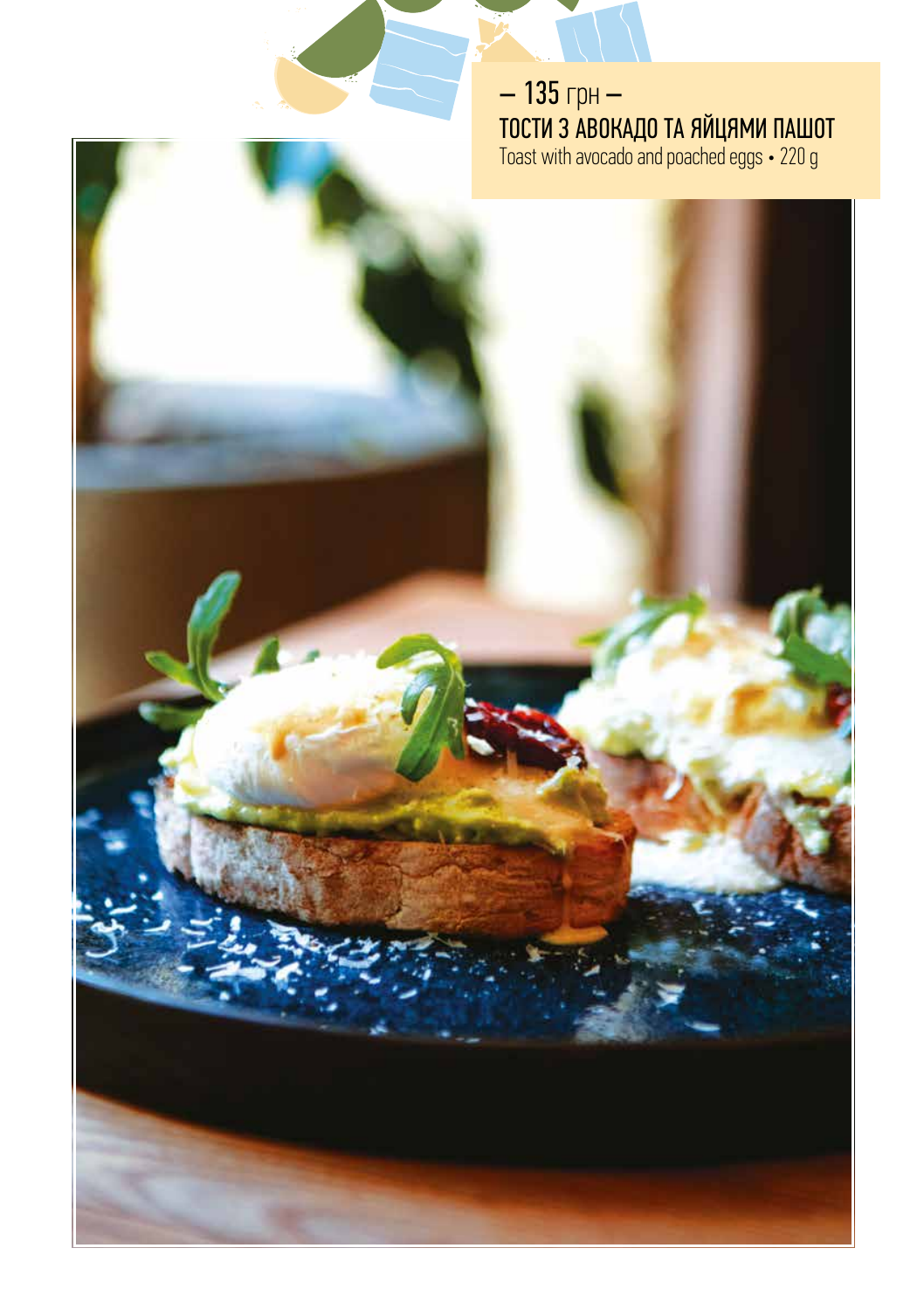

## $-98$  грн $-$ СИРНИКИ ІЗ РІКОТИ ВЛАСНОГО ПРИГОТУВАННЯ, 31 CMETAHOIO TA *QOMAWHIM BAPEHHAM*<br>Cottage cheese pancakes, with sour cream and homemade jam • 140/50 g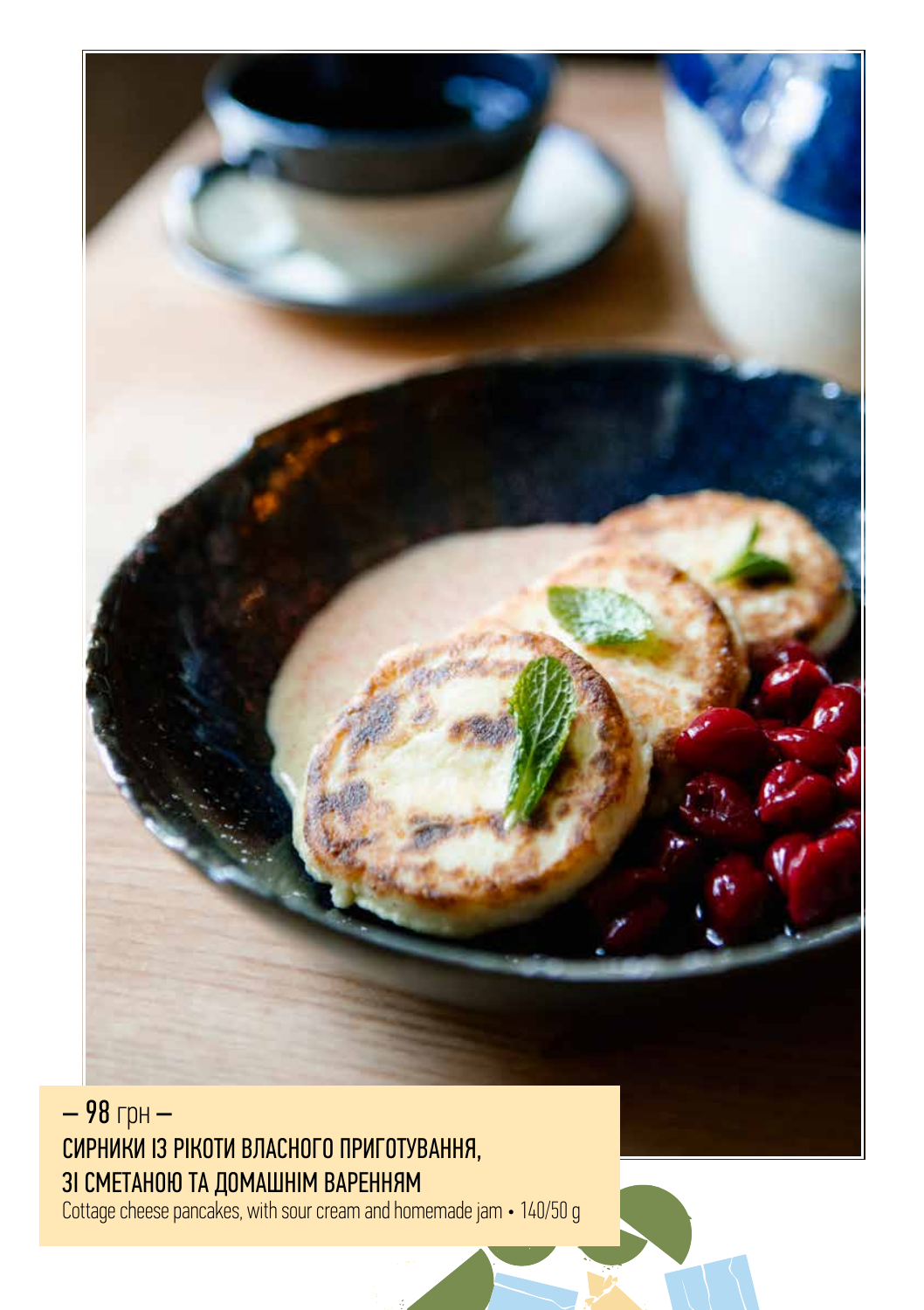Даний інформаційний проспект є рекламним матеріалом. Ціни вказані в національній валюті – гривні